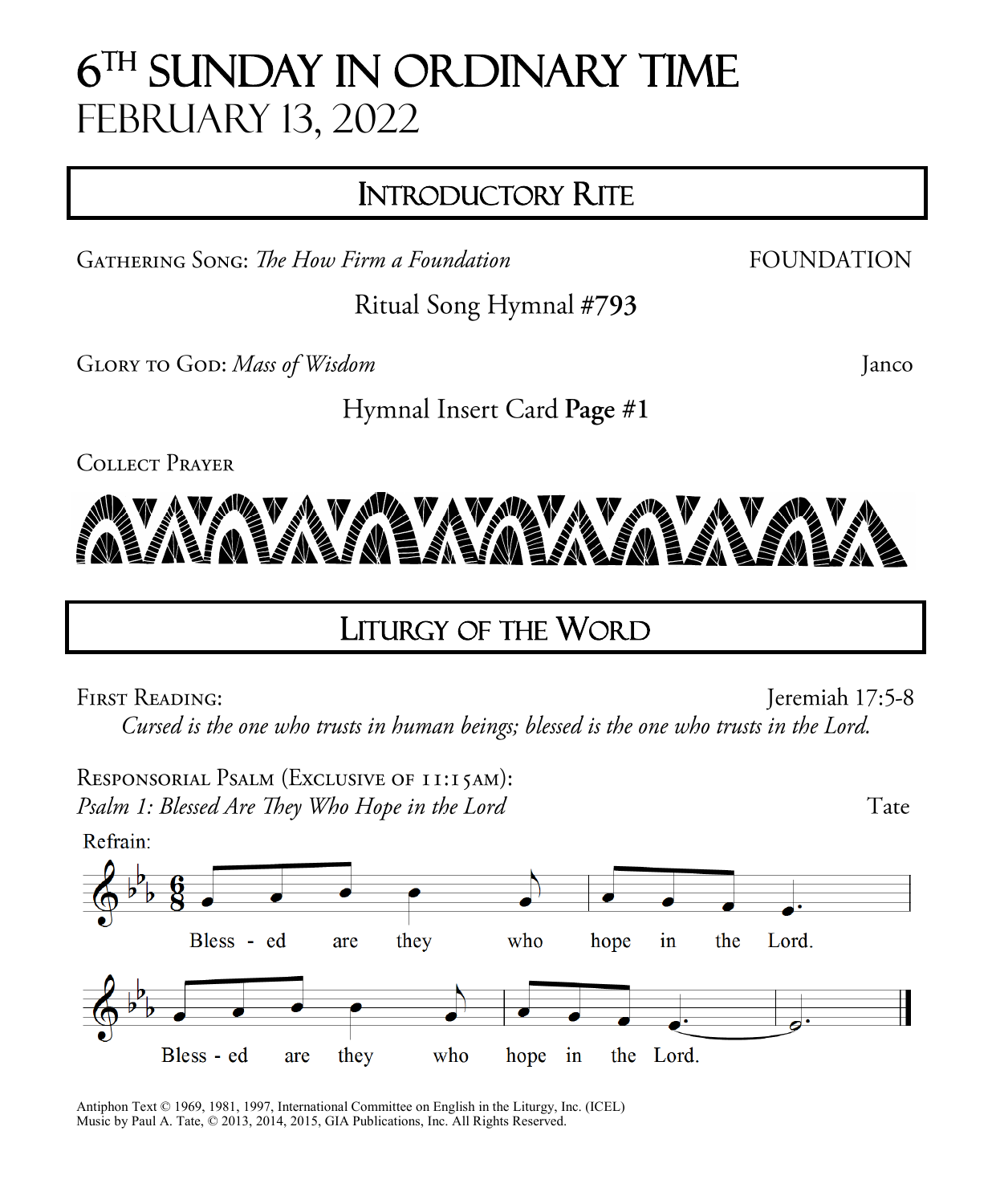II: I 5AM RESPONSORIAL PSALM: Psalm 1: Blessed Are They Who Hope in the Lord Mayernik Refrain:



Antiphon Text © 1969, 1981, 1997, International Committee on English in the Liturgy, Inc. (ICEL) Music by Luke Mayernik, © 2017, MorningStar Music Publishers of St. Louis. All Rights Reserved.

Psalm 1:1-2, 3, 4 and 6

| Blessed indeed is the man                     | that yields its fruit in due season,          |
|-----------------------------------------------|-----------------------------------------------|
| who follows not the counsel of the wicked,    | and whose leaves shall never fade;            |
| nor stands in the path with sinners,          | and all that he does shall prosper. $R/$ .    |
| nor abides in the company of scorners,        |                                               |
| but whose delight is the law of the LORD,     | Not so are the wicked, not so!                |
| and who ponders his law day and night. $R/$ . | For they, like winnowed chaff,                |
|                                               | shall be driven away by the wind;             |
| He is like a tree that is planted             | for the LORD knows the way of the just,       |
| beside the flowing waters,                    | but the way of the wicked will perish. $R/$ . |
|                                               |                                               |

Text: The Revised Grail Psalms, © 2010, Conception Abbey and The Grail, admin. by GIA Publications, Inc.

**SECOND READING:** 

1 Corinthians 15:12, 16-20 If Christ has not been raised, your faith is vain.

GOSPEL ACCLAMATION: Celtic Alleluia

Hymnal Insert Card Page #3

**GOSPEL READING:** 

Luke 6:17, 20-26

Blessed are the poor. Woe to you who are rich.

(II:15AM) DISMISSAL OF CATECHUMENS AND CANDIDATES FOR FULL COMMUNION

### Hymnal Insert Card Page #3

**NICENE CREED** 

Hymnal Insert Card Page #3



O'Carroll/Walker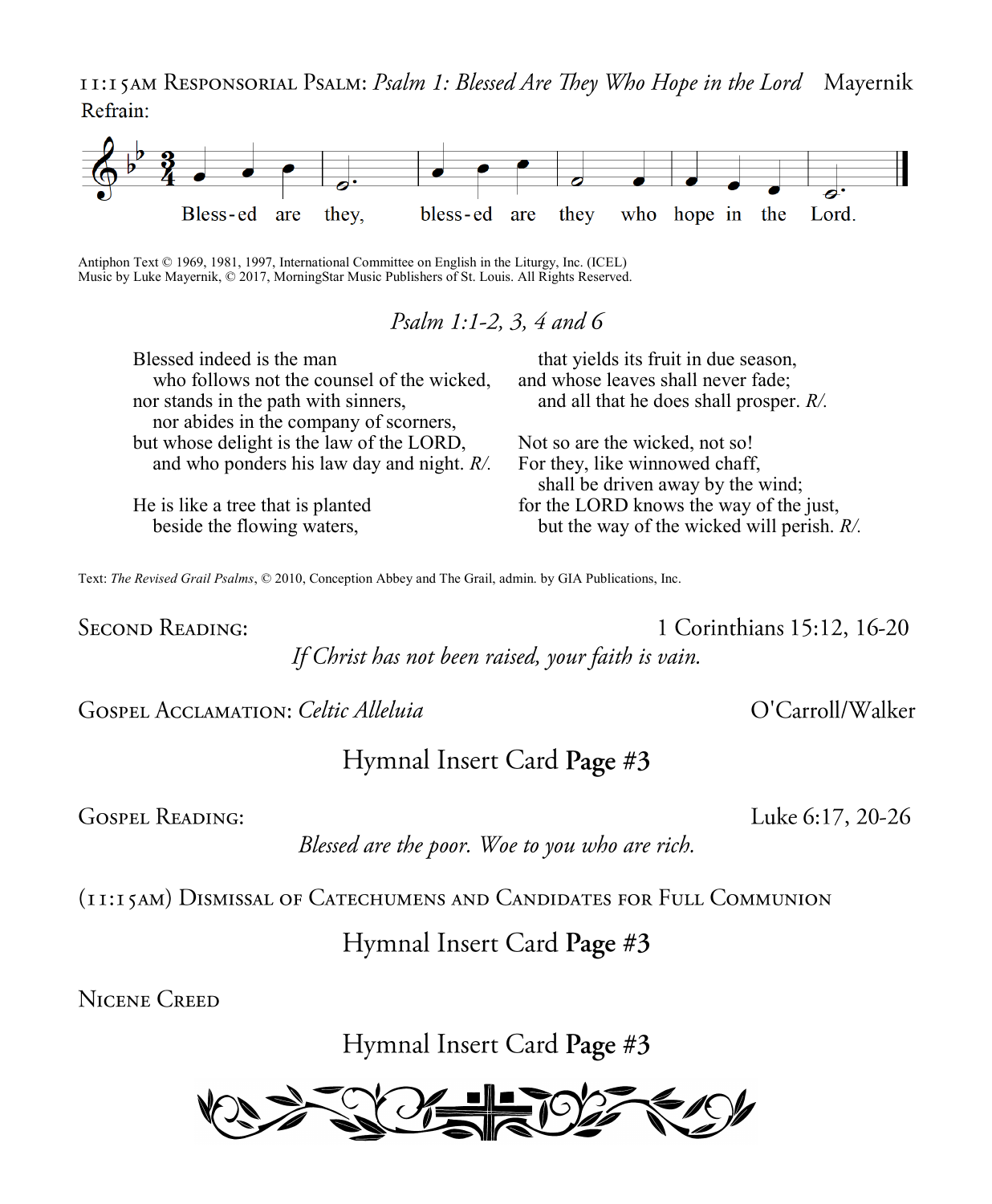## LITURGY OF THE EUCHARIST

Our weekly collection is taken up by leaving your offering in the baskets as you enter or leave church. We are especially grateful to our visitors for your financial support.

PREPARATION OF GIFTS (EXCLUSIVE OF 11:15AM)

II: I 5AM PREPARATION OF THE ALTAR AND GIFTS (CHOIR ANTHEM): *Blessed Are You* William Beckstrand (b. 1962)

B lessed are you poor, for yours is the kingdom of God. Blessed are you who hunger now, for will be fed. Blessed are you who weep for you will laugh. Blessed are I now, for will be fed. Blessed are you who weep for you will laugh. Blessed are you when people hate you, reject you, exclude you, defame you, and persecute you on account of the Son of Man. Rejoice and leap for joy! Rejoice this day and sing! For surely your reward is great; a promised day we all await, the kingdom of the Lord!

 $\sim$  based on the Beatitudes

EUCHARISTIC PRAYER

| HOLY, HOLY, HOLY: Mass of Wisdom     | anco  |
|--------------------------------------|-------|
| Hymnal Insert Card Page #5           |       |
| MEMORIAL ACCLAMATION: Mass of Wisdom | Janco |
| Hymnal Insert Card Page #6           |       |
| <b>GREAT AMEN: Mass of Wisdom</b>    | Janco |
| Hymnal Insert Card Page #6           |       |

**COMMUNION RITE** 

LAMB OF GOD: Mass of Wisdom Janco Hymnal Insert Card Page #6

COMMUNION SONGS: Bread for the World Refrain:



Instrumental

Farrell